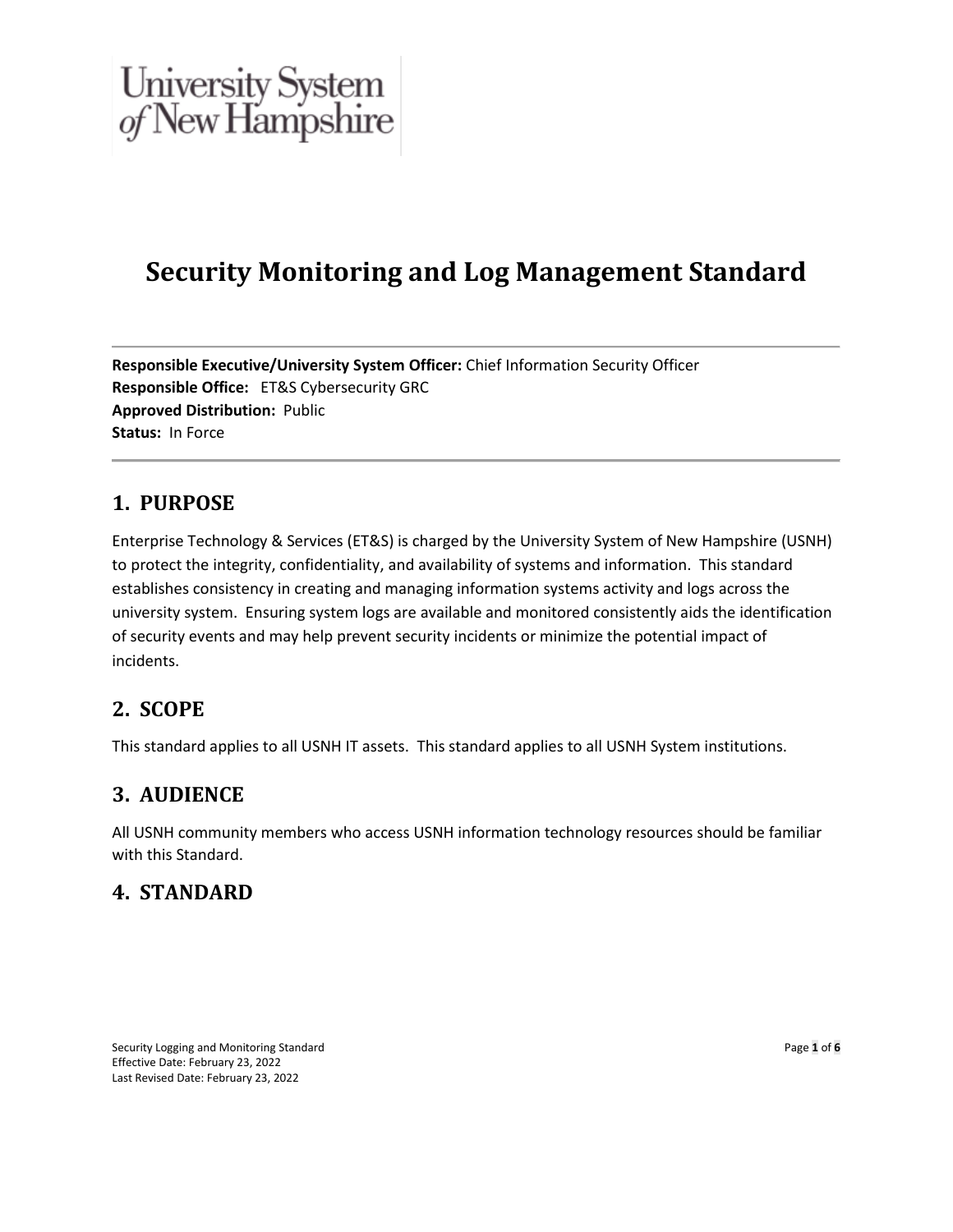### **4.1 Establish and Maintain Event Monitoring and Log Management Process**

USNH ET&S shall establish and maintain a process to capture key security events associated with information technology resources. Two types of logs are generally treated and often configured independently: system logs and audit logs. System logs record information that may signal system problems (for example, database read errors, rollbacks). All USNH technology assets shall have system logging enabled.

Audit Logs record security-related events used to reestablish a series of events and potentially contain sensitive, protected, and/or restricted information. All USNH employees handling audit logs shall comply with all federal, state, and institutional data protection regulations and policies.

Audit logging and alerts are required to be enabled on the following USNH assets:

- Any system accepting network connections including, but not limited to remote access systems (Virtual Private Networks), Firewalls, proxies, Intrusion Detection Management (IDM) systems, and security Information and event management (SIEM) systems
- Any system involved in access control
- Any system handling sensitive, protected, or restricted information per the USNH Information Classification Policy

The systems mentioned above shall be referred to as critical systems in the remainder of this standard. Audit logging and event monitoring capabilities for USNH critical systems shall be activated at all times, with logs sent and stored to centralized logging servers. ET&S shall ensure all logging destinations have and maintain adequate storage to comply with this standard. Responsible parties shall review the audit logs weekly at a minimum.

All USNH systems shall set each logging host to the correct time zone, and clocks are synced to USNH time servers or a trusted external time source.

#### **4.2 Required Audit Log Information**

USNH institutions and entities shall ensure that, at a minimum, the following system events are logged centrally and monitored for critical systems: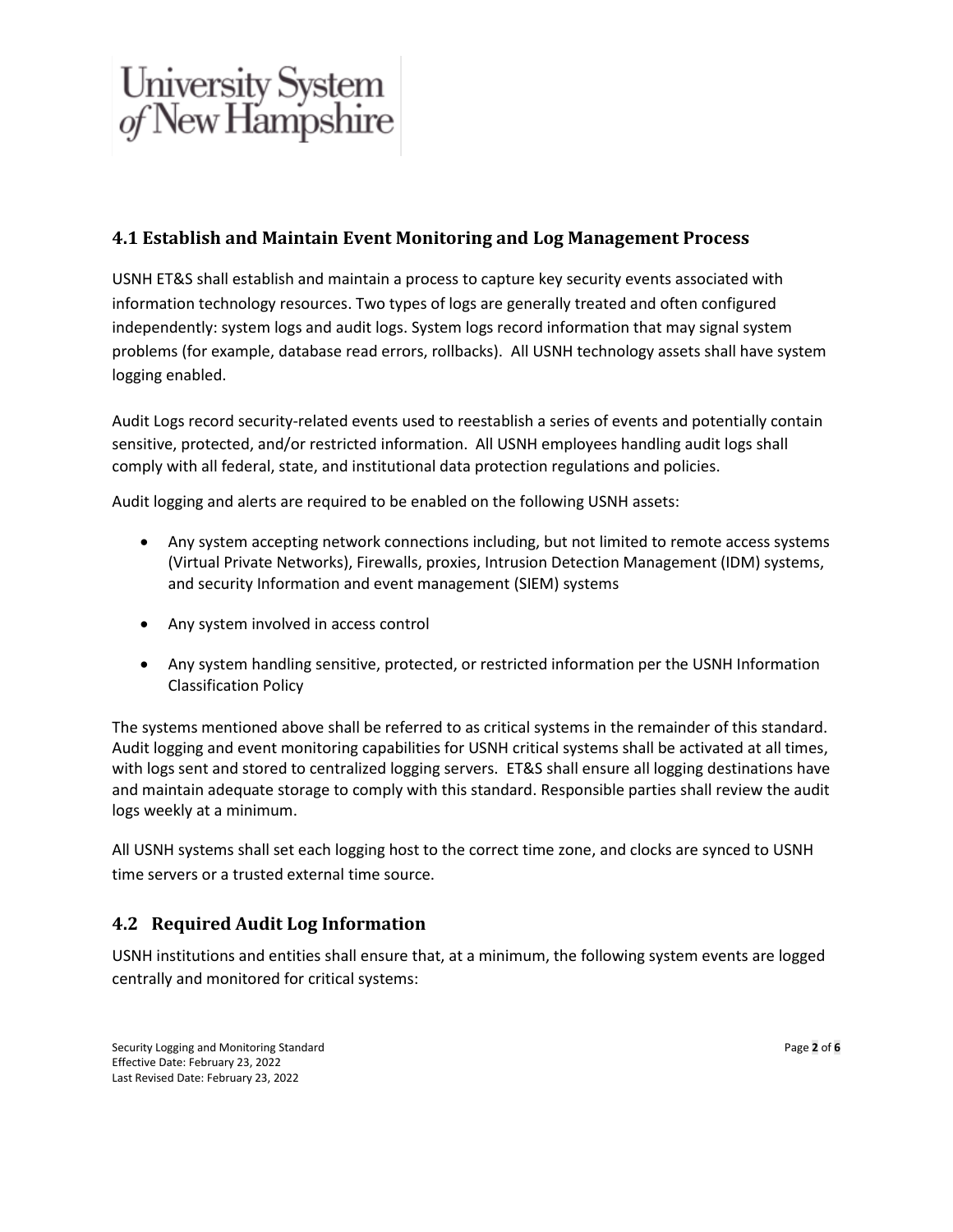- All authorized user access to protected information*,*including:
	- o User ID
	- o Date and time of key events
	- o Types of events
	- o Files accessed when feasible.
	- o Program/utilities when possible.
	- o Network addresses and protocols
- All operations and actions taken by any individual with elevated privileges:
	- o System startup and stop
	- o System clock time change
	- o I/O device attachment/detachment
	- o Modification/flushing of local log files
	- o DNS queries
	- o URL requests
	- $\circ$  Command-line implementations including audit logs from PowerShell, BASH, and remote administrative terminals
- Unauthorized access attempts:
	- o Failed or rejected user actions
	- o Failed actions involving restricted information or system components
	- o Access violation notifications for network gateways and firewalls
	- o Alerts from proprietary intrusion detection systems
- System alerts or failures:
	- o Console alerts or messages
	- o Network management alarms
	- o Events/alarms from identity and access control systems
	- o Hardware/Software errors
	- o Log storage capacity being reached or exceeded
	- o Access control alarms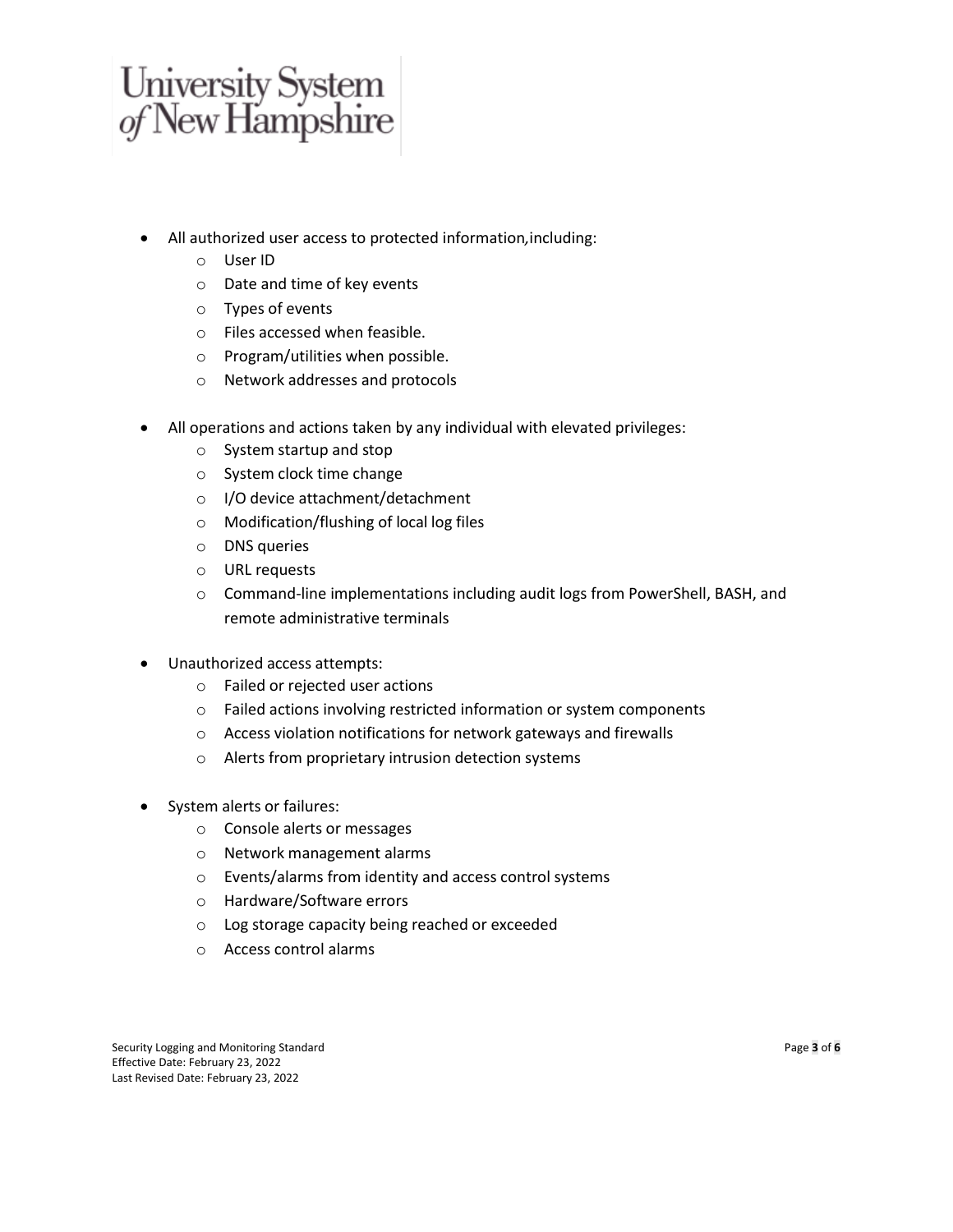- Changes to system configuration and controls:
	- o Stopping or pausing the audit logs
	- o Changes to critical system configuration
	- o Activation and deactivation of system protections (e.g., antivirus, intrusion detection, logging mechanism)
	- o Security log processing or capturing failures
- Changes to identification and authentication mechanisms, including but not limited to:
	- o New account creation and privilege elevation
	- o Deletions, additions, or changes to accounts with administrative or root privileges.

#### **4.3 Log Handling and Retention**

Audit log retention may be dictated by regulations that govern the stored data. All USNH log collection, storage, and retention shall comply with the USNH Information Classification Policy and federal regulations or laws governing the applicable data.

#### **Regulatory Log Retention Requirements** (not exhaustive)

- The Health Insurance Portability and Accountability (HIPAA): 7 years
- Payment Card Industry Data Security Standards (PCI DSS): 1 year
- Federal Information Security Management Act (FISMA): 3 years
- Gramm-Leach-Bliley Act (GLBA) 6 years

#### **USNH Data Classification Log Minimum Retention Requirements**

- Tier 4 Restricted Information: 180 days
- Tier 3 Protected Information: 180 days
- Tier 2 Sensitive Information: 90 days

Logs related to data not governed by any other consideration shall be retained for 90 days.

#### **4.3.1 Log Protection**

USNH ET&S shall protect logs from unauthorized access per legal, regulatory, and contractual obligations. Such actions include but are not limited to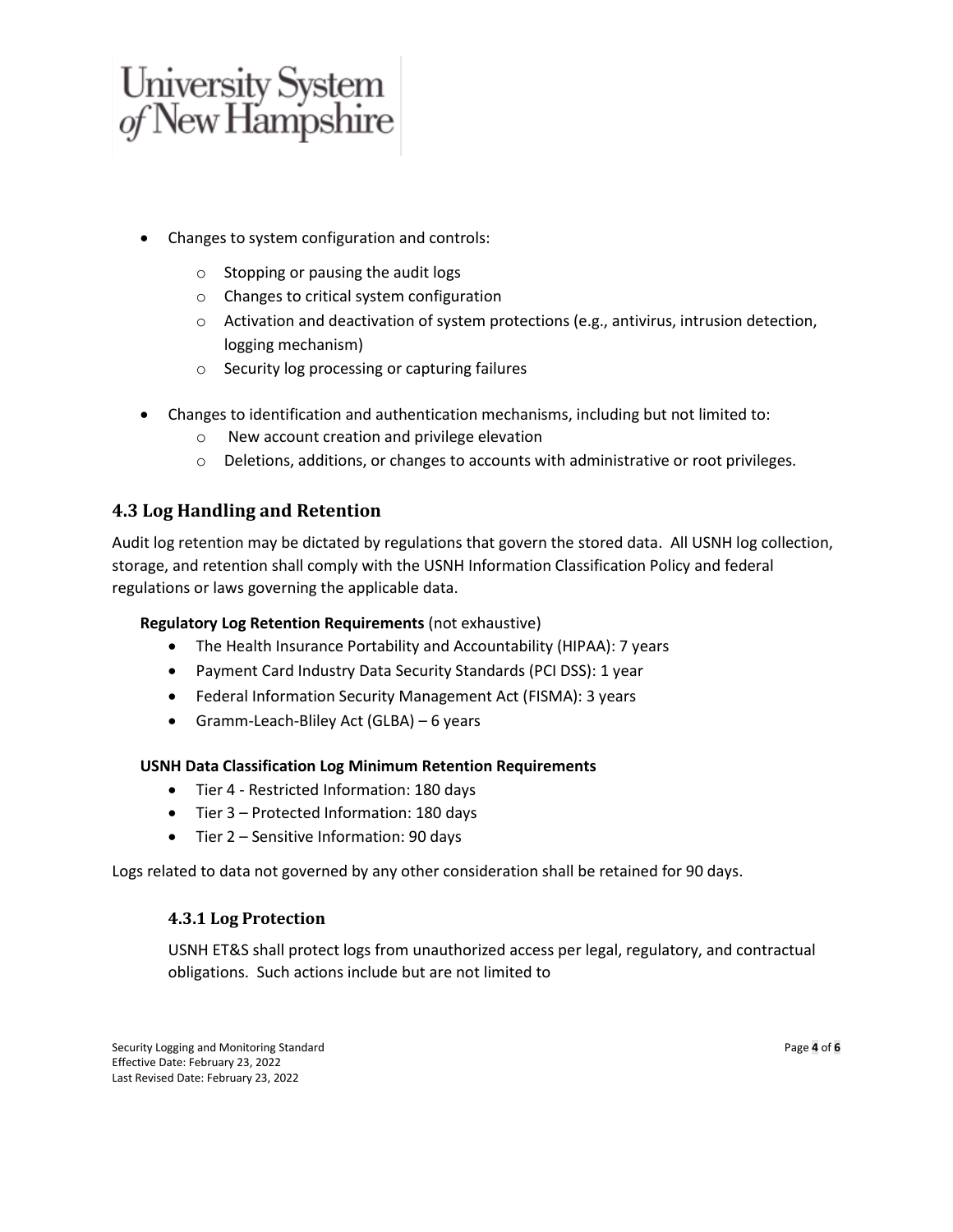- Logs gathered from critical systems shall be automatically transferred to the USNH centralized log management data infrastructure or transferred to a centralized log service within three business days.
- ET&S must approve log access for individuals or third parties not preauthorized to access logs.
- Implement controls to safeguard and protect logs and limit read access of audit trails to those with job-related needs.
- Use encryption or other approved forms of integrity protection for information in accordance with the USNH Information Security Classification Standard and/or regulatory requirements.
- Any interruption or failure of the logging process must be reported to the ET&S Cybersecurity Operations team. The report shall detail the cause, expected duration, expected remediation timeline, and classification of information impacted.

### **4.4 Log Review and Reporting**

ET&S may review logs to detect and investigate anomalous events, analyze and/or troubleshoot systems and generate reports and/or metrics as well facilitate risk-based decision making.

Reviews of audit logs to detect anomalies or abnormal events that could indicate a potential threat should be done at a minimum weekly or more frequent basis.

## **5. ENFORCEMENT**

Intentional or knowing violations of this standard may constitute misconduct. Accordingly, employees are subject to disciplinary action, up to and including suspension without pay and dismissal, in accordance with the pertinent employment policies for Staff and Faculty.